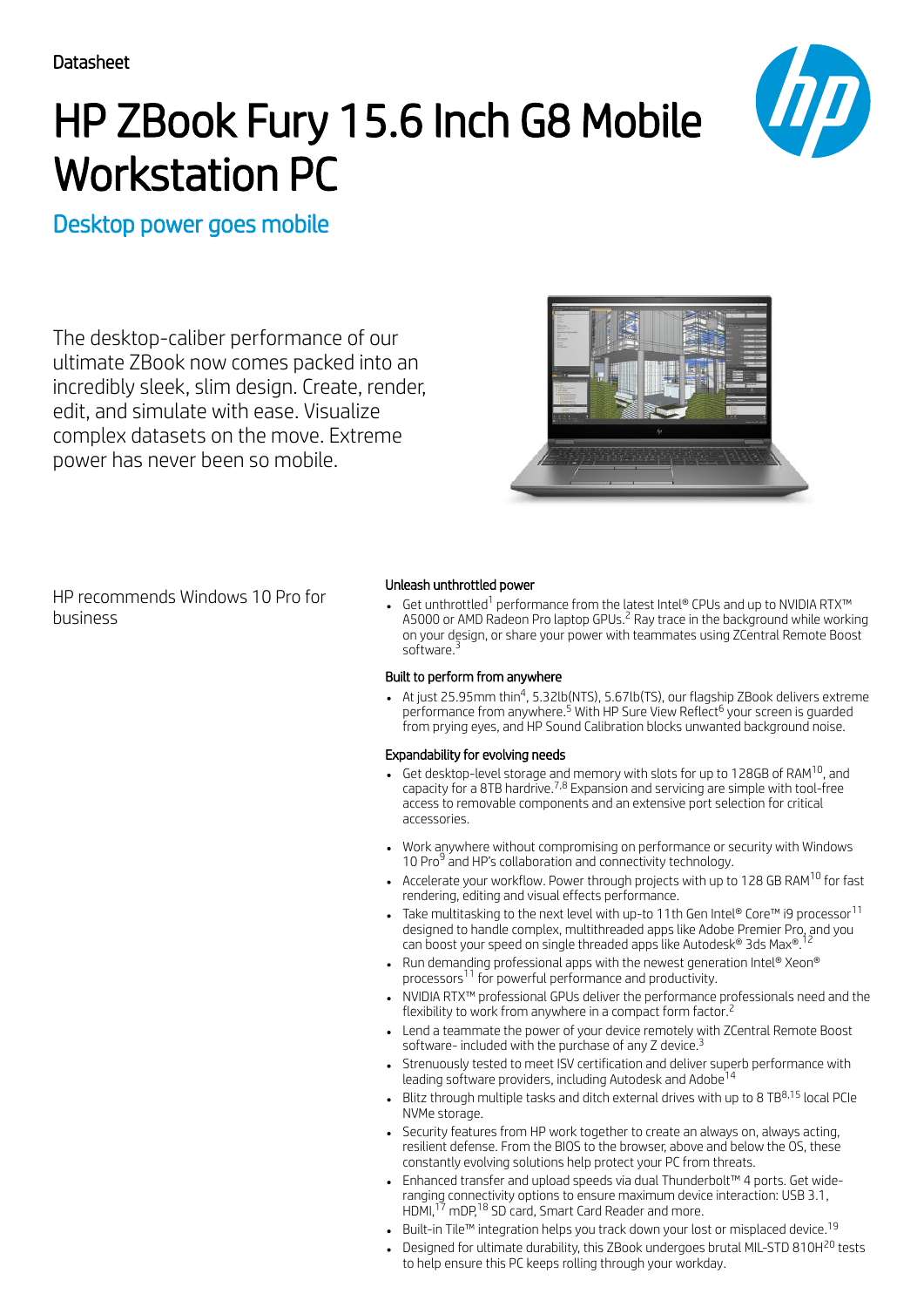# HP ZBook Fury 15.6 Inch G8 Mobile Workstation PC Specifications Table



| Available Operating Systems                                               | Windows 10 Pro 64 – HP recommends Windows 10 Pro for business <sup>1,44</sup><br>Windows 10 Pro for Workstations 64 <sup>1,44</sup><br>Windows 10 Home 64 <sup>1,44</sup><br>Windows 10 Home Single Language 64 - HP recommends Windows 10 Pro. <sup>1,44</sup><br>Windows 10 China Government Edition <sup>1,44</sup><br>Ubuntu 20.04<br>FreeDOS 3.0<br>Red Hat® Enterprise Linux® 8 - Web support only43                                                                                                                                                                                                                                                                                                                                                                                                                                                                                                                                                                                                                                                                             |
|---------------------------------------------------------------------------|----------------------------------------------------------------------------------------------------------------------------------------------------------------------------------------------------------------------------------------------------------------------------------------------------------------------------------------------------------------------------------------------------------------------------------------------------------------------------------------------------------------------------------------------------------------------------------------------------------------------------------------------------------------------------------------------------------------------------------------------------------------------------------------------------------------------------------------------------------------------------------------------------------------------------------------------------------------------------------------------------------------------------------------------------------------------------------------|
| Processor family <sup>2,3,4,5,25</sup>                                    | 11th Generation Intel® Core™ i5 processor; 11th Generation Intel® Core™ i7 processor; 11th Generation Intel® Core™ i9 processor; 11th Generation Intel® Xeon® processor                                                                                                                                                                                                                                                                                                                                                                                                                                                                                                                                                                                                                                                                                                                                                                                                                                                                                                                |
| Available Processors <sup>2,3,4,5,16,25</sup>                             | Intel® Core™ i5-11500H with Intel® UHD Graphics (2.9 GHz base frequency, up to 4.6 GHz with Intel® Turbo Boost Technology, 12 MB L3 cache, 6 cores), supports Intel®<br>vPro® Technology<br>Intel® Core™ i7-11800H with Intel® UHD Graphics (2.3 GHz base frequency, up to 4.6 GHz with Intel® Turbo Boost Technology, 24 MB L3 cache, 8 cores)<br>Intel® Core™ i7-11850H with Intel® UHD Graphics (2.5 GHz base frequency, up to 4.8 GHz with Intel® Turbo Boost Technology, 24 MB L3 cache, 8 cores), supports Intel®<br>vPro® Technology<br>Intel® Core™ i9-11900H with Intel® UHD Graphics (2.5 GHz base frequency, up to 4.9 GHz with Intel® Turbo Boost Technology, 24 MB L3 cache, 8 cores)<br>Intel® Core™ i9-11950H with Intel® UHD Graphics (2.6 GHz base frequency, up to 5.0 GHz with Intel® Turbo Boost Technology, 24 MB L3 cache, 8 cores), supports Intel®<br>vPro® Technology<br>Intel® Xeon® W-11955M with Intel® UHD Graphics (2.6 GHz base frequency, up to 5.0 GHz with Intel® Turbo Boost Technology, 24 MB cache, 8 cores), supports Intel® vPro®<br>Technology |
| Chipset                                                                   | Intel® WM590                                                                                                                                                                                                                                                                                                                                                                                                                                                                                                                                                                                                                                                                                                                                                                                                                                                                                                                                                                                                                                                                           |
| Display size (diagonal)                                                   | 15.6"                                                                                                                                                                                                                                                                                                                                                                                                                                                                                                                                                                                                                                                                                                                                                                                                                                                                                                                                                                                                                                                                                  |
| Maximum memory                                                            | 128 GB DDR4-3200 non-ECC SDRAM: 64 GB DDR4-3200 ECC SDRAM 7<br>Transfer rates up to 3200 MT/s.                                                                                                                                                                                                                                                                                                                                                                                                                                                                                                                                                                                                                                                                                                                                                                                                                                                                                                                                                                                         |
| Memory slots <sup>8,9,10</sup>                                            | 4 SODIMM; supports dual channel                                                                                                                                                                                                                                                                                                                                                                                                                                                                                                                                                                                                                                                                                                                                                                                                                                                                                                                                                                                                                                                        |
| Internal storage                                                          | 256 GB up to 2 TB PCIe® NVMe™ M.2 SSD <sup>11</sup><br>256 GB up to 2 TB PCIe® NVMe™ M.2 SED SSD <sup>11</sup><br>500 GB 7200 rpm SATA FIPS 140-2 SED HDD <sup>11</sup><br>500 GB up to 1 TB 7200 rpm SATA HDD <sup>11</sup><br>2 TB 5400 rpm SATA HDD <sup>11</sup>                                                                                                                                                                                                                                                                                                                                                                                                                                                                                                                                                                                                                                                                                                                                                                                                                   |
| Display <sup>21,23,32</sup>                                               | 15.6" diagonal, FHD (1920 x 1080), IPS, anti-glare, 250 nits, 45% NTSC<br>15.6" diagonal, FHD (1920 x 1080), IPS, anti-glare, 400 nits, 72% NTSC<br>15.6" diagonal, FHD (1920 x 1080), IPS, anti-glare, 1000 nits, 72% NTSC, HP Sure View Reflect integrated privacy screen<br>15.6" diagonal, 4K UHD (3840 x 2160), 120 Hz, IPS, anti-glare, 600 nits, 100% DCI-P3, Next Gen HP DreamColor<br>15.6" diagonal, 4K UHD (3840 x 2160), touch, IPS, Corning® Gorilla® Glass 5, 600 nits, 100% DCI-P3                                                                                                                                                                                                                                                                                                                                                                                                                                                                                                                                                                                      |
| Available Graphics                                                        | Integrated: Intel® UHD Graphics <sup>16</sup><br>Discrete: NVIDIA® T1200 (4 GB GDDR6 dedicated); NVIDIA RTX™ A2000 (4 GB GDDR6 dedicated); NVIDIA RTX™ A3000 (6 GB GDDR6 dedicated); NVIDIA RTX™ A4000 (8 GB<br>GDDR6 dedicated); NVIDIA RTX™ A5000 (16 GB GDDR6 dedicated); AMD Radeon™ Pro W6600M (8 GB GDDR6 dedicated)                                                                                                                                                                                                                                                                                                                                                                                                                                                                                                                                                                                                                                                                                                                                                             |
| Audio <sup>45</sup>                                                       | Audio by Bang & Olufsen, dual stereo speakers, HP World Facing Microphone dual array digital microphones, functions keys for volume up and down, combo<br>microphone/headphone jack, HD audio                                                                                                                                                                                                                                                                                                                                                                                                                                                                                                                                                                                                                                                                                                                                                                                                                                                                                          |
| <b>Expansion slots</b>                                                    | 1 smart card reader; 1 SD 7.0 media card reader                                                                                                                                                                                                                                                                                                                                                                                                                                                                                                                                                                                                                                                                                                                                                                                                                                                                                                                                                                                                                                        |
| Ports and Connectors                                                      | Left side: 1 RJ-45; 1 headphone/microphone combo; 1 SuperSpeed USB Type-A 5Gbps signaling rate (charging); 1 SuperSpeed USB Type-A 5Gbps signaling rate<br>Right side: 1 power connector; 1 Mini DisplayPort™ 1.4; 1 HDMI 2.0b; 2 Thunderbolt™ 4 with USB4™ Type-C® 40Gbps signaling rate (USB Power Delivery, DisplayPort™ 1.4,<br>HP Sleep and Charge) <sup>6,15,24,48,56</sup>                                                                                                                                                                                                                                                                                                                                                                                                                                                                                                                                                                                                                                                                                                      |
| Available Keyboards                                                       | HP Premium Quiet Keyboard, spill-resistant, full-size, backlit, keyboard with a Programmable Key and numeric keypad                                                                                                                                                                                                                                                                                                                                                                                                                                                                                                                                                                                                                                                                                                                                                                                                                                                                                                                                                                    |
| <b>Available Pointing Devices</b>                                         | Dual pointstick; Clickpad with multi-touch gesture support, taps enabled as default; Microsoft Precision Touchpad with gesture support                                                                                                                                                                                                                                                                                                                                                                                                                                                                                                                                                                                                                                                                                                                                                                                                                                                                                                                                                 |
| Communications <sup>12,13,14</sup>                                        | Intel® I219-LM GbE, vPro®<br>Intel® I219-V GbE, non-vPro®<br>Intel® Wi-Fi 6 AX201 (2x2) and Bluetooth® 5 combo, vPro®<br>Intel® Wi-Fi 6 AX201 (2x2) and Bluetooth® 5 combo, non-vPro®<br>Intel® XMM™ 7360 LTE Advanced                                                                                                                                                                                                                                                                                                                                                                                                                                                                                                                                                                                                                                                                                                                                                                                                                                                                 |
| Camera <sup>17,18</sup>                                                   | 720p HD camera; 720p HD IR camera                                                                                                                                                                                                                                                                                                                                                                                                                                                                                                                                                                                                                                                                                                                                                                                                                                                                                                                                                                                                                                                      |
| Software <sup>26,28,29,33,35,36,39,52,54</sup>                            | Bing search for IE11; Buy Office; HP Hotkey Support; HP Noise Cancellation Software; HP Performance Advisor; HP Recovery Manager; HP Remote Graphics Software; HP<br>Support Assistant; HP JumpStart; Native Miracast support; HP Connection Optimizer; Adobe® Creative Cloud; HP Cloud Recovery; HP Admin; HP Privacy Settings; HP<br>QuickDrop; Data Science Stack; HP Easy Clean; HP PC Hardware Diagnostics; HP ZCentral Remote Boost 2020 Software for Z workstation; Tile™ Application                                                                                                                                                                                                                                                                                                                                                                                                                                                                                                                                                                                           |
| Software support                                                          | <b>HP Smart Support</b>                                                                                                                                                                                                                                                                                                                                                                                                                                                                                                                                                                                                                                                                                                                                                                                                                                                                                                                                                                                                                                                                |
| Security<br>management <sup>22</sup> ,27,30,31,34,38,40,46,47,49,50,51,55 | Absolute persistence module; HP Device Access Manager; HP Power On Authentication; HP Security Manager; Integrated smart card reader; Master Boot Record security; Pre-<br>boot authentication; HP Sure Click; Windows Defender; HP Secure Erase; HP Manageability Integration Kit; HP Sure Sense; HP Secure Platform; HP Sure Recover Gen3; HP<br>BIOSphere Gen6; HP Sure Start Gen6; HP Sure Run Gen3; HP Sure View Reflect; HP Tamper Lock; Nano Security Lock Slot; HP Client Security Suite Gen7; Trusted Platform<br>Module TPM 2.0; Windows Secured Core                                                                                                                                                                                                                                                                                                                                                                                                                                                                                                                        |
| Fingerprint reader                                                        | Fingerprint reader (select models)                                                                                                                                                                                                                                                                                                                                                                                                                                                                                                                                                                                                                                                                                                                                                                                                                                                                                                                                                                                                                                                     |
| Power <sup>19,20,24</sup>                                                 | 120 W Slim Smart external AC power adapter; 150 W Slim Smart external AC power adapter; 200 W UltraSlim Smart external AC power adapter                                                                                                                                                                                                                                                                                                                                                                                                                                                                                                                                                                                                                                                                                                                                                                                                                                                                                                                                                |
| Battery type <sup>37,53</sup>                                             | HP Long Life 8-cell, 94 Wh Li-ion polymer                                                                                                                                                                                                                                                                                                                                                                                                                                                                                                                                                                                                                                                                                                                                                                                                                                                                                                                                                                                                                                              |
| Dimensions                                                                | 14.21 x 9.55 x1.02 in; 36.1 x 24.25 x 2.60 cm                                                                                                                                                                                                                                                                                                                                                                                                                                                                                                                                                                                                                                                                                                                                                                                                                                                                                                                                                                                                                                          |
| Weight                                                                    | Starting at 5.18 lbs; Starting at 2.35 kg (Weight varies by configuration and components.)                                                                                                                                                                                                                                                                                                                                                                                                                                                                                                                                                                                                                                                                                                                                                                                                                                                                                                                                                                                             |
| Energy efficiency compliance <sup>41</sup>                                | ENERGY STAR® certified; EPEAT® registered where applicable. EPEAT® registration varies by country. See www.epeat.net for registration status by country.                                                                                                                                                                                                                                                                                                                                                                                                                                                                                                                                                                                                                                                                                                                                                                                                                                                                                                                               |
| Sustainable impact specifications <sup>42</sup>                           | Low halogen                                                                                                                                                                                                                                                                                                                                                                                                                                                                                                                                                                                                                                                                                                                                                                                                                                                                                                                                                                                                                                                                            |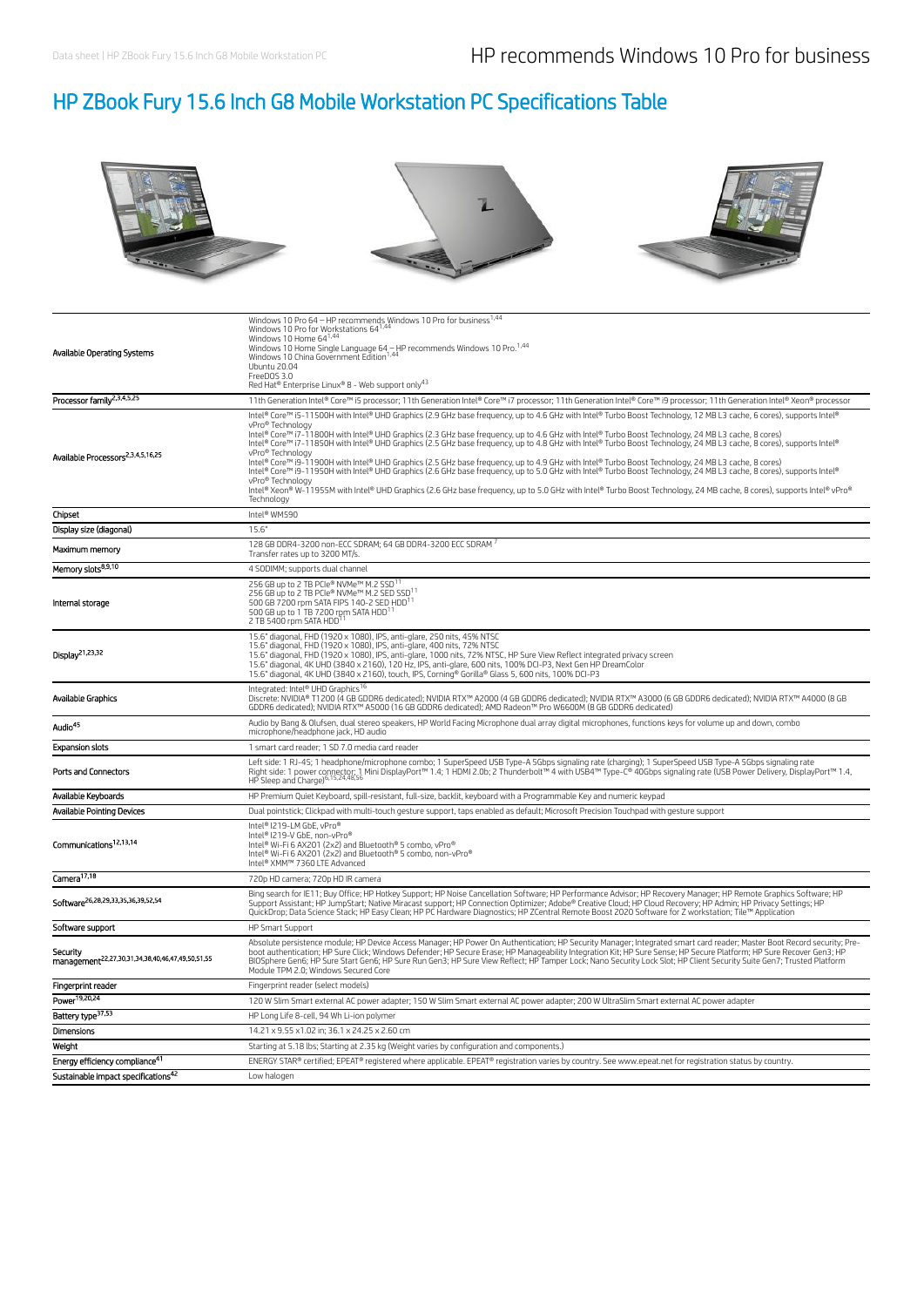# HP ZBook Fury 15.6 Inch G8 Mobile Workstation PC

#### Messaging Footnotes

<sup>1</sup> Unthrottled in Best Performance Mode and when plugged in.

<sup>2</sup> Optional, configurable feature that must be configured at purchase.

<sup>3</sup> HP ZCentral Remote Boost does not come preinstalled on Z Workstations but can be downloaded and run on all Z desktop and laptops without license purchase. With non-Z sender devices, purchase of perpetual individual lic ThinPro 7.1 operating systems. MacOS (10.13, 10.14, 10.15) operating system is only supported on the receiver side. Requires network access. The software is available for download at hp.com/ZCentralRemoteBoost. 4 Measured at the hinge

<sup>5</sup> Starting at weight and dimensions. Weight will vary by configuration.

<sup>6</sup> HP Sure View Reflect integrated privacy screen is an optional feature that must be configured at purchase and operates in landscape orientation.<br><sup>7</sup> For storage drives, GB = 1 billion bytes. TB = 1 trillion bytes. Actu

<sup>8</sup> Optional, configurable features.<br><sup>9</sup> Not all features are available in all editions or versions of Windows. Systems may require upgraded and/or separately purchased hardware, drivers, software or BIOS update to take fu automatically updated, which is always enabled. ISP fees may apply and additional requirements may apply over time for updates. See http://www.windows.com.

<sup>10</sup> Up to 128GB memory is an optional, configurable feature.<br><sup>11</sup> Multicore is designed to improve performance of certain software products. Not all customers or software applications will necessarily benefit from use of application workload and your hardware and software configurations. Intel's numbering, branding and/or naming is not a measurement of higher performance.<br><sup>12</sup> Adobe Premier Pro and Autodesk® 3ds Max® sold separately.

14 Adobe and Autodesk software sold separately.

<sup>15</sup> For hard drives, GB = 1 billion bytes. TB = 1 trillion bytes. Actual formatted capacity is less. Up to 3GB (for Windows 10) of system disk is reserved for system recovery software.<br><sup>17</sup> HDMI cables are sold separately

18 19

<sup>18</sup> miniDisplayPort cables are sold separately.<br><sup>19</sup> Some Tile™ features require optional subscription to Tile™ Premium. Ring feature not supported. Tile™ application for Windows 10 available for download from the Window 20

#### Technical Specifications Footnotes

<sup>1</sup> Not all features are available in all editions or versions of Windows. Systems may require upgraded and/or separately purchased hardware, drivers, software or BIOS update to take full advantage of Windows functionality

automatically updated, which is always enabled. ISP fees may apply and additional requirements may apply over time for updates. See http://www.windows.com<br><sup>2</sup> Multicore is designed to improve performance of certain softwar workload and your hardware and software configurations. Intel's numbering, branding and/or naming is not a measurement of higher performance.<br><sup>3</sup> Processor speed denotes maximum performance mode; processors will run at low

<sup>5</sup> In accordance with Microsoft's support policy, HP does not support the Windows 8 or Windows 7 operating system on products configured with Intel and AMD 7th generation and forward processors or provide any Windows 8 or

<sup>6</sup> HDMI port-cable not included.

<sup>7</sup> Due to the non-industry standard nature of some third-party memory modules, we recommend HP branded memory to ensure compatibility. If you mix memory speeds, the system will perform at the lower memory speed.<br><sup>8</sup> Maxim

<sup>9</sup> Intel® allows architectures designed with four DIMM slots to run at 2400 MT/s<br><sup>10</sup> Maximum memory capacities assume Windows 64-bit operating systems. With Windows 32-bit operating systems, memory above 3 GB may not all

<sup>11</sup> For storage drives GB = 1 billion bytes. TB = 1 trillion bytes. Actual formatted capacity is less. Up to 35 GB (for Windows 10) is reserved for system recovery software. .

<sup>12</sup> GbE - The term "10/100/1000" or "Gigabit" Ethernet indicates compatibility with IEEE standard 802.3ab for Gigabit Ethernet, and does not connote actual operating speed of 1 Gb/s. For high-speed transmission, connectio

<sup>13</sup> Wireless access point and Internet service required and sold separately. Availability of public wireless access points limited. The specifications for Wi-Fi 6 (802.11ax WLAN) are draft specifications and are not final

14 WWAN use requires separately purchased service contract. Check with service provider for coverage and availability in your area. Connection speeds will vary due to location, environment, network conditions, and other fa available on all products, and in all regions.<br><sup>15</sup> Mini DisplayPort 1.4 with discrete, 1.2 with UMA.

<sup>16</sup> Intel® Integrated graphics<br><sup>17</sup> FHD and HD content required to view HD images respectively.

<sup>18</sup> Windows Hello face authentication utilizes a camera specially configured for near infrared (IR) imaging to authenticate and unlock Windows devices as well as unlock your Microsoft Passport.<br><sup>20</sup> 120 W power adapter is configurations.

<sup>21</sup> UHD content required to view UHD images.<br><sup>22</sup> HP BIOSphere Gen6 requires Windows 10 and is available on select HP Pro and Elite PCs. Features may vary depending on the platform and configurations.

<sup>23</sup> Resolutions are dependent upon monitor capability, and resolution and color depth settings.

<sup>24</sup> SuperSpeed USB 20Gbps is not available with Thunderbolt™ 4.<br><sup>25</sup> For full Intel® vPro™ functionality, Windows 10 Pro 64 bit, a vPro supported processor, vPro enabled chipset, vPro enabled wired LAN and/or WLAN card an

order to run. See http://intel.com/vpro<br><sup>26</sup> HP Cloud Recovery is available for HP Elite and Pro desktops and laptops PCs with Intel® or AMD processors and requires an open, wired network connection. Note: You must back up

avoid loss of data. Detail please refer to: https://support.hp.com/us-en/document/c05115630.<br><sup>27</sup> IM Sure Click requires Windows 10 Pro or Enterprise. See https://bit.ly/2PtLT6A\_SureClick for complete details.<br><sup>28</sup> Miracas 27 28

29

https://www8.hp.com/us/en/workstations/performance-advisor.html

<sup>30</sup> HP Manageability Integration Kit can be downloaded from http://www.hp.com/go/clientmanagement<br><sup>31</sup> Absolute Persistence Module: Absolute agent is shipped turned off, and will be activated when customers activate a pur Absolute for availability outside the U.S. The Absolute Recovery Guarantee is a limited warranty. Certain conditions apply. For full details visit: http://www.absolute.com/company/legal/agreements/ computrace-agreement. Da

more RSA SecurID tokens from Absolute Software. Actual brightness will be lower with HP Sure View or touch-screen. 32

33 HP Quick Drop requires Internet access and Windows 10 PC preinstalled with HP QuickDrop app and either an Android device (phone or tablet) running Android 7 or higher with the Android HP QuickDrop app, and /or an iOS de tablet) running iOS 12 or higher with the iOS HP QuickDrop app.<br><sup>34</sup> Security lock for security slot is sold separately.

<sup>35</sup> HP Support Assistant requires Windows and Internet access.<br><sup>36</sup> HP Connection Optimizer requires Windows 10.

37 Battery is internal and not replaceable by customer. Serviceable by warranty. Batteries have a default one year limited warranty except for Long Life batteries which will have same 1-year or 3-year warranty as the platf

<sup>38</sup> HP Sure Start Gen6 is available on select HP PCs and requires Windows 10.<br><sup>39</sup> HP ZCentral Remote Boost does not come preinstalled on Z Workstations but can be downloaded and run on all Z desktop and laptops without l perpetual floating license per simultaneously executing versions and purchase of ZCentral Remote Boost Software Support is required. ZCentral Remote Boost requires Windows 10, RHEL/CentOS (7 or 8), UBUNTU 18.04 or 20.04 LT 40 HP Tamper Lock not supported on Ubuntu OS

<sup>41</sup> Based on US EPEAT® registration according to IEEE 1680.1-2018 EPEAT®. EPEAT® status varies by country. Visit www.epeat.net for more information.<br><sup>42</sup> External power supplies, power cords, cables and peripherals are no

<sup>43</sup> For detailed Linux® OS/hardware support information, see: http/www.hp.com/linux\_hardware\_matrix<br><sup>44</sup> HP tested Windows 10, version 1809 on this platform. For testing information on newer versions of Windows 10, please

45 Dual-microphone array when equipped with optional webcam and optional world facing microphone.

<sup>46</sup> HP Sure View Reflect integrated privacy screen is an optional feature that must be configured at purchase and is designed to function in landscape orientation.<br><sup>47</sup> Secure Erase - For the methods outlined in the Nati

48 49

48 HDMI 2.0b with discrete, 1.4 with UMA.<br>49 HP Sure Recover Gen3 is available on select HP PCs and requires an open network connection. You must back up important files, data, photos, videos, etc. before using HP Sure Rec

<sup>50</sup> HP Sure Sense is available on select HP PCs and is not available with Windows10 Home.<br><sup>51</sup> HP Sure Run Gen3 is available on select Windows 10 Pro or Enterprise based HP Pro, Elite and Workstation PCs with select Intel

<sup>52</sup> HP Easy Clean requires Windows 10 RS3 and will disable the keyboard, touchscreen, and clickpad only. Ports are not disabled. See user guide for clean.<br><sup>53</sup> Actual battery Watt-hours (Wh) will vary from design capacity other factors.

<sup>54</sup> Tile requires Windows 10. Some features require optional subscription to Tile Premium. Ring feature not available on HP Zbook Fury G8 Laptops. Tile application for Windows 10 available for download from the Windows St PC has battery power

55 Requires an Intel® vPro®, AMD Ryzen™ Pro processor or Qualcomm® processor with SD850 or higher and requires 8 GB or more system memory. Secured Core PC functionality can be enabled from the factory. Thunderbolt™ 4 and USB4™ maximum speed of 40Gbps will be divided between the different data workstreams. 56

### Sign up for updates hp.com/go/getupdated

Copyright © 2021 HP Development Company, L.P. The only warranties for HP products are set forth in the express limited warranty statements accompanying such products. Nothing herein should<br>be construed as constituting an a